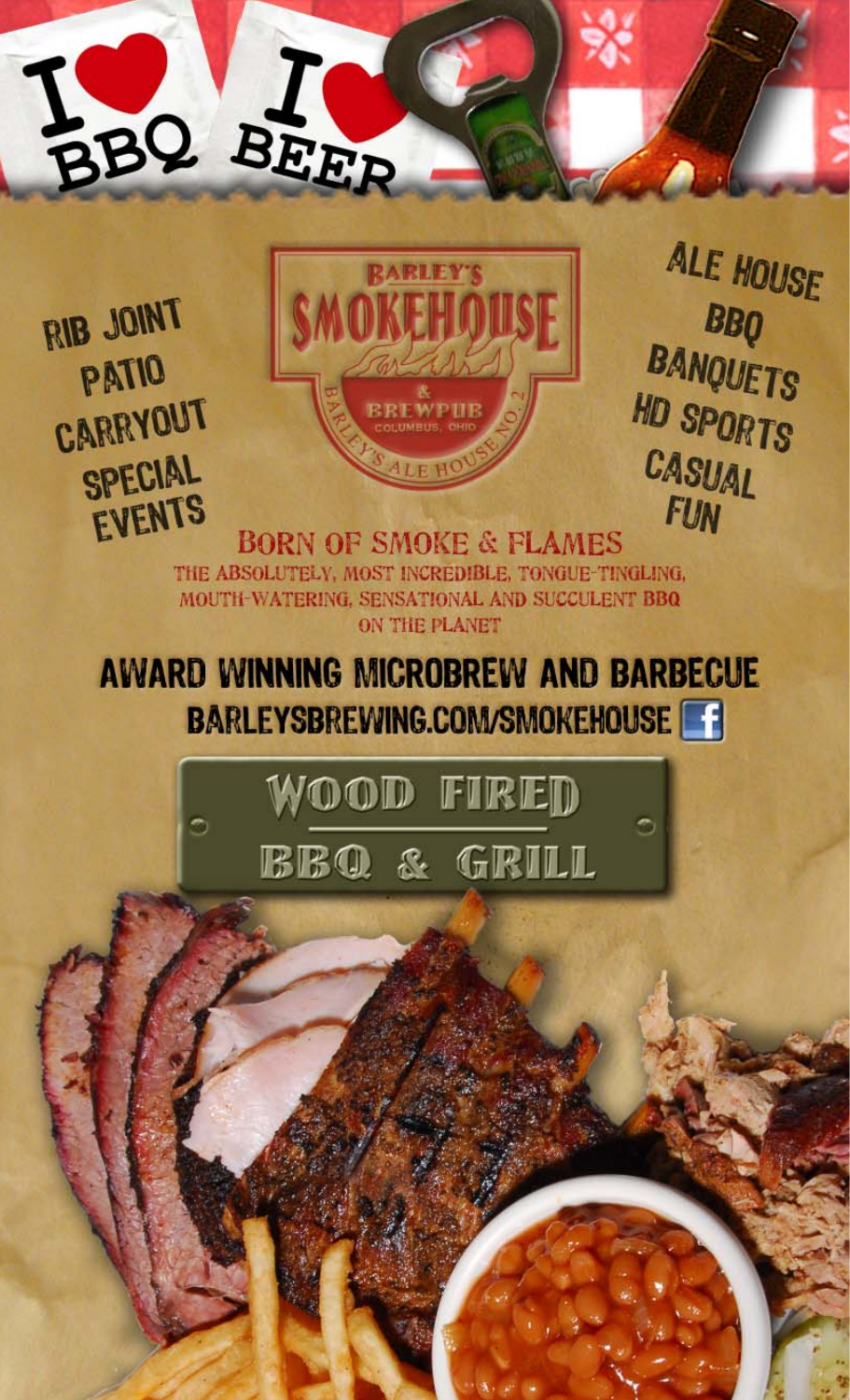# RIB TICKLIN<sup>®</sup> STARTERS

# Chipotle Hummus

LIVE SLOW...

**LIVE SLOW...** 

EAT REAL BBQ

EAT REAL BBQ

 Our own hummus made with chipotles for a little heat served with grilled pita points and crispy celery, baby carrots and cucumber slices - 6.99

# Smothered Fries

 Fries piled high and smothered with Barley's chili and a heap of our 'House cheese blend - 6.99

# BBQ Skillet Nachos

Crisp tortilla chips are topped with your choice of our hand-pulled barbecue chicken or pork, beef brisket or chili with our 'House cheese blend, olives, jalapenos, diced tomato, green onions, salsa & sour cream - 9.99

# The 'House Smoked & Grilled Wings

**ARLEY'S** 

**ALE HO** 

Our award-winning jumbo wings served plain hickory-smoked -yum! - or tossed with your choice of one sauce. Served with bleu cheese & celery 20 - 15.99 10 - 8.99

# Ale Steamed Black Mussels

**Pick your choice of any of our sauces: Buffalo - Kansas City BBQ - Honey Chipotle Jerk - Texas Smokedip BBQ - Gates of Hell**

> **CRAVING EXTRA SAUCE? just 50c each**

-=WING SAUCES=-

A full pound of PEI black mussels steamed in Barley's ale with herbs and garlic, then garnished with diced tomatoes and green onions. Served with sliced baguette to sop up the juices - 9.99 **PERFECT WITH MACLENNY'S SCOTTISH ALE!**

> Boneless **Wings**

 Chunks of marinated chicken breast meat are dusted with seasoned flour and crisp-fried. Tossed in your choice of one sauce or on the side. Served with celery and blue cheese dressing - 6.99

 **PAIR WITH ONE OF BARLEY'S HOPPY IPAS!**

# BBQ Quesadilla

A soft flour tortilla filled with our 'House cheese blend and Southwest veggies. Add pulled pork, pulled chicken or beef brisket. Garnished with lettuce, 'House salsa and sour cream - 9.29

# Mildred's Sauerkraut Balls

Barley's classic platter of six savory balls made with sauerkraut blended with cheese and sausage. Served with our 'House creamy chipotle dipping sauce. Thanks, Mildred! - 6.29  **A CLASSIC PAIRING WITH BARLEY'S PALE ALE!**

Enjoy a platter with a little bit of everything: Mildred's sauerkraut balls, 'House wings, riblettes,

# onion strings and chipotle hummus. Served with THE HOUSE STARTER PLATTER

creamy chipotle dip and both Kansas City and Texas Smokedip barbecue sauces 12.99

**no substitutions, please!**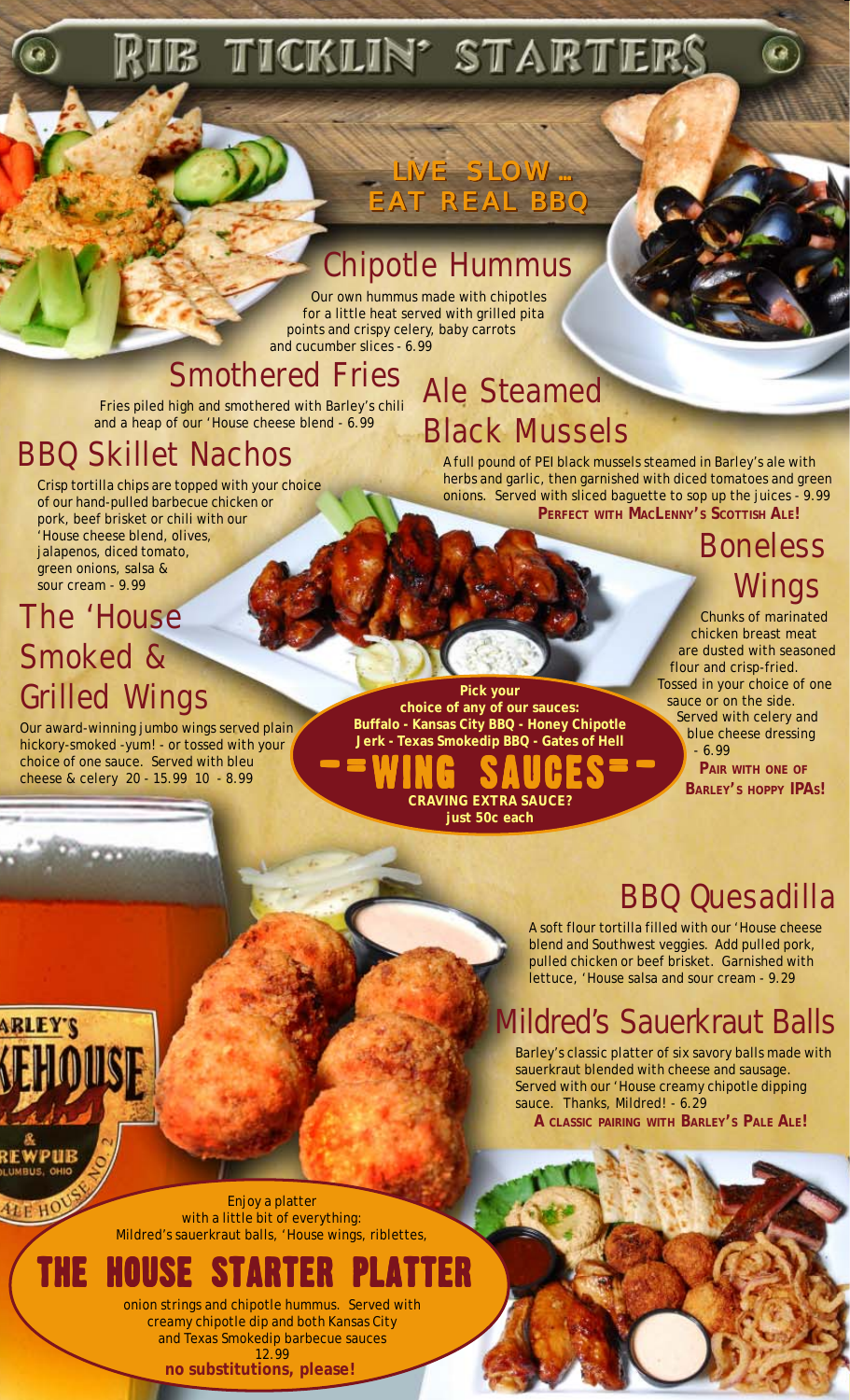

#### Old Havana Cubano

Smoked pork, ham, Swiss, mustard and pickle slices pressed on the flat-top between two slices of brioche for a Cuban treat - 8.29



#### Smokehouse Turkey Reuben

A twist on an original... sliced smoked turkey with Swiss cheese on marble rye bread with coleslaw and our 'House creamy chipotle dressing - 8.79

#### Ol' Hickory Meatloaf Sandwich

Our smoked meatloaf on marbled rye with Kansas City BBQ sauce, American cheese, lettuce, tomato and onion - 8.59

#### Buffalo Chicken Wrap

Fried chicken tenders tossed in Buffalo sauce and wrapped in a spinach wrap with lettuce, diced tomatoes, bleu cheese crumbles and bleu cheese dressing - 8.99

#### Tipsy Baja Shrimp Wrap NEW!

Dry rubbed grilled shrimp wrapped with lettuce, tomatoes, Southwest veggies, pepper-jack cheese and our 'House tequila-lime vinaigrette in a spinach tortilla - 11.99

# **Smoked Chicken Salad Wrap NEW!**

Savory house-smoked chicken breast in a traditional creamy chicken salad including grapes with tomatoes and lettuce in a spinach tortilla - 7.99

#### Blackened Chicken Sandwich

Cajun seasoned chicken breast is seared on cast iron and topped with pepper-jack cheese and Cajun remoulade - 8.99

#### Tipsy Baja Shrimp Salad NEW!

Seasoned grilled shrimp on top of fresh mixed lettuce greens with tomatoes, Southwest veggies, pepper-jack cheese and garnished with crispy tortilla strips. Served with our signature tequila-lime vinaigrette - 11.99

# *Signature*

#### Barley's Cobb Salad

Grilled chicken breast, bacon, hard-boiled egg, tomato, avocado and bleu cheese crumbles on a bed of mixed salad greens with bleu cheese dressing - 9.99 NEW!

#### Granny's Salad

Sliced Granny Smith apples, dried cranberries and mixed lettuce greens, served with balsamic vinaigrette. Topped with candied walnuts and crumbled bleu cheese - 8.99

#### Smokehouse Salad

Fresh garden greens topped with diced tomatoes, red onions, house cheese blend, ale-washed onion strings and our 'House creamy chipotle dressing - 6.99

# **BARLEY'S BURGERS**

Burgers come with lettuce, tomato and onion on a toasted bun. Add bacon, mushrooms or cheese to any burger for just 79c! American - Swiss - bleu - cheddar - pepper-jack **BARLEY'S SANDWICHES & BURGERS COME WITH CRISP FRIES**

#### California Burger

 Char-grilled burger is topped with Swiss cheese, bacon and freshly sliced avocado - 9.99

### Pile It On" Texas Burger

 We pile this All American burger large with cheddar cheese, smoked bacon, onion strings and tangy Texas Smokedip barbecue sauce - 9.99 **A HAPPY HOUR FAVORITE!**

### Blackened Bleu Burger

Cajun spices are dusted on a beef burger, then finished off on a cast iron griddle and topped with bleu cheese - 8.99

### Black Bean Burger

 A vegetarian burger cooked on our griddle and served on a perfectly toasted bun - 8.79  **GREAT WITH BARLEY'S STOUT!**

Turkey Nut Burger 'House seasoned and pattied fresh ground turkey seared on the flat top and topped with pecans - 8.99

# SAVORY SOUPS

### Smokehouse Chili

Hearty chili made with ground beef and smoked brisket, peppers, onions, kidney beans, black beans and garnished with sour cream and shredded cheddar cheese - 4.99

## Soup of the Day

Ask your server what our offering is today - 4.99

#### Soup and Salad

Our small house salad and your choice of soup - 8.99

### Grilled Steak Salad

 Grilled marinated steak on a bed of mixed lettuce, Southwest vegetables, diced tomatoes, red onion and our 'House cheese blend and fries. Served with ranch dressing - 11.99

# Buffalo Chicken Salad

 Seasoned tenders tossed in Buffalo sauce on top of lettuce greens with Southwest veggies, diced tomatoes and bleu cheese dressing and crumbles - 9.99

want more? grilled chicken, steak or Baja shrimp - 3.99 ADD: pulled chicken, pork or brisket - 2.99

### Barley's 'House Salad

Fresh mixed salad greens with tomato, cucumber, red onion, shredded carrot, 'House cheese blend and croutons served with our 'House creamy chipotle dressing - 7.99 NEW!

#### Southwest Barbecue Salad

Pulled chicken and pork, cheddar and pepper-jack, Southwest veggies, diced tomato and avocado on a bed of lettuce, served with our creamy chipotle dressing - 9.99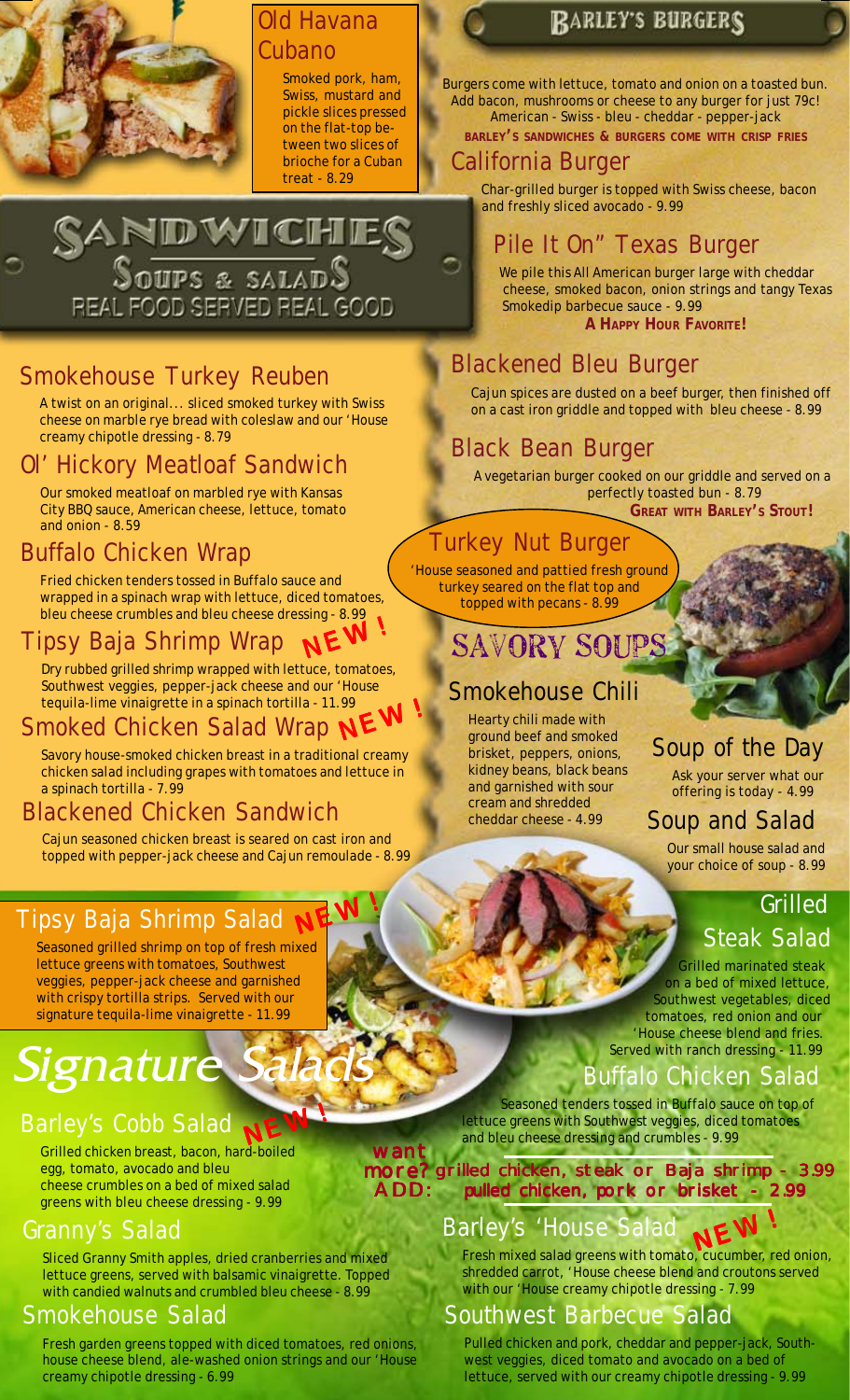

for up to 14 hours until fork tender, then sliced on a brioche bun and topped with our Texas BBQ sauce - 8.99

# a brioche roll and topped with our own Kansas City BBQ

sauce- 8.59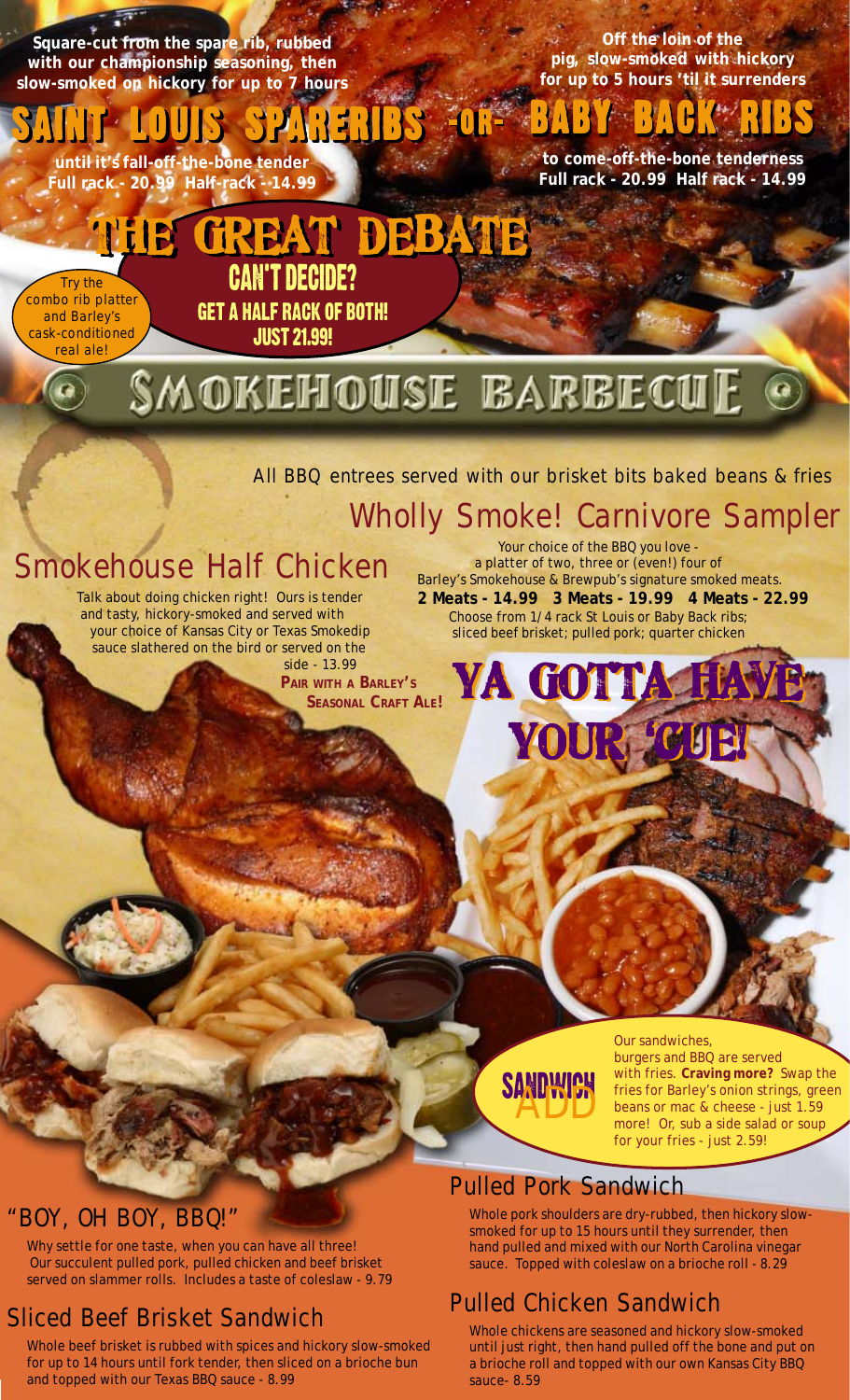

# Chipotle-Lime Shrimp Linguini <sub>N</sub>E<sup>W!</sup>

Seasoned and seared shrimp on linguini with our 'House chipotle-lime cream sauce garnished with diced tomato and green onion - 11.99

# Grilled Chicken Monterey

Grilled chicken breast topped with KansasCity BBQ sauce, cheddar cheese and smoked bacon. Garnished with diced tomato and green onion. Served with horseradish mashed potatoes and green beans - 10.99

# Ol' Hickory BBQ Meatloaf

House recipe meatloaf smoked in our BBQ pit with hardwood hickory, then finished on the grill with our Kansas City BBQ sauce on horseradish mashed potatoes and green beans - 9.99

**HAPPY HOUR** 

**AT THE HOUSE** 

MONDAY-FRIDAY 4 TO 7PM

55 CENT WINGS EVERY MONDAY

# Flat Iron Steak

Marinated and grilled to temperature. Served with horseradish mashed potatoes and green beans - 15.99

WANT MORE? ADD TO YOUR CHICKEN OR STEAK

<u>ECHAN WAS NAME</u>

ŋ

BAJA SHRIMP - 3.99

#### 'HOUSE SIDES **Low Country Coleslaw** - 2.59

**Horseradish Mashed Potatoes** - 2.59 **Brisket Bits Baked Beans** - 2.59 **Thin Cut Fries** - 2.59

**Garlicky Green Beans and Red Peppers** - 2.99 **Creamy Mac & Cheese** - 2.99 **Ale-Washed Onion Strings** - 2.99

**100%** 

RBU

итсков

# Saturday Nite Hickory Smoked Brisket

This is it! We dry rub whole briskets on Friday, then smoke overnight using hardwood hickory until it is melt-in-your-mouth tender Saturday Nite. We expertly trim, slice and serve you the most tender beef brisket in town, slathered with Texas SmokeDip BBQ sauce. Served with horseradish mashed potatoes and green beans - 13.79

Consuming raw or undercooked meats, poultry, seafood, shellfish, eggs or unpasteurized milk

may increase your risk of foodborne illne

# Chicken Tenders

 Our southern-spiced chicken tenders are crisp-fried to a golden brown. Served with fries, coleslaw and dipping sauce **- 8.99 Toss in house made Buffalo** sauce add 1.

# ish & Chips

 Six ounces of beer battered cod fried until flakey. Served with coleslaw, fries and house tartar sauce - 8.99

*<u>Programm</u>*